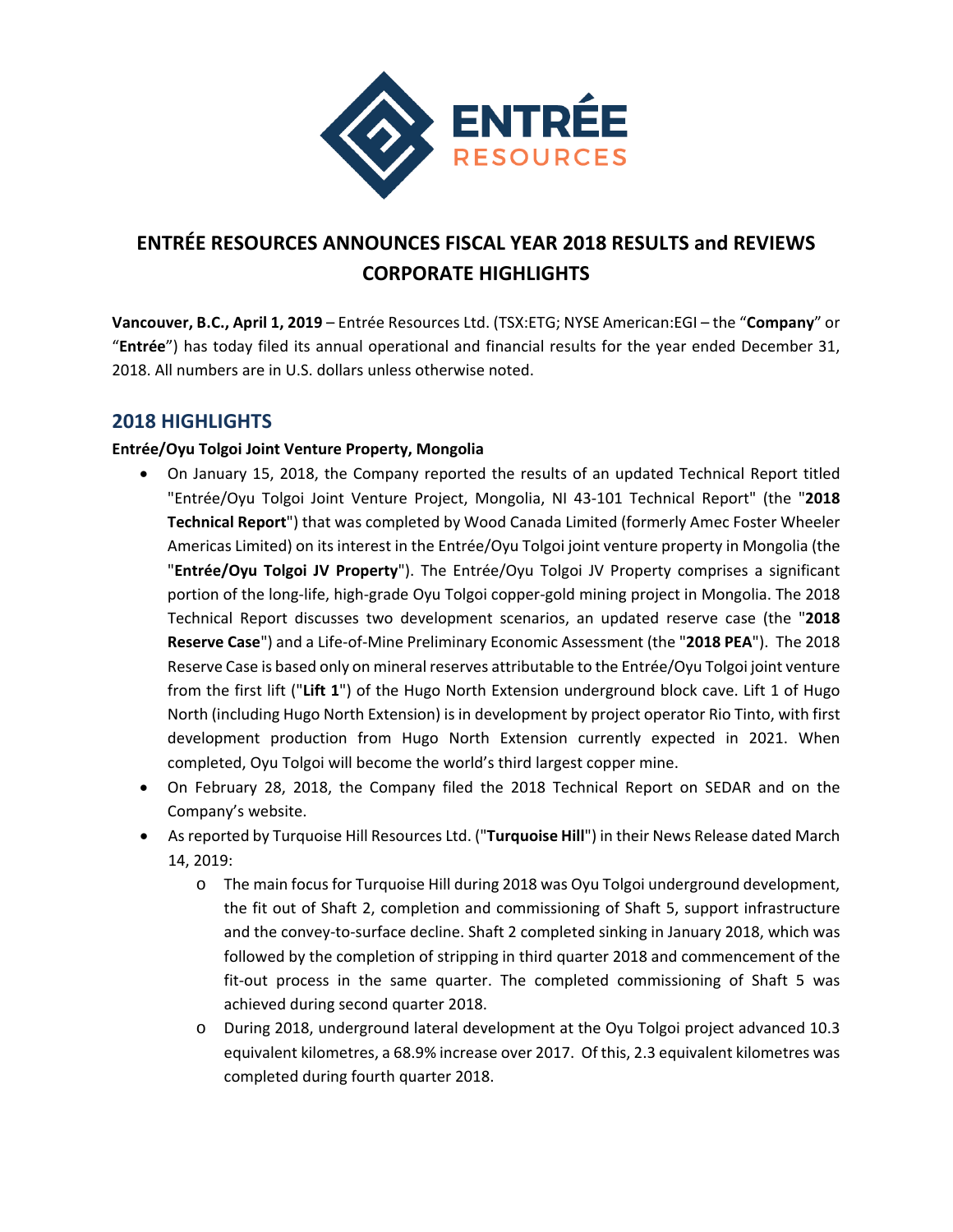- o Shaft 2‐connected underground infrastructure progressed well during the fourth quarter 2018 with the completion of the lining installation and handover of Ore Bin 11 as well as advancement of the new 6,000‐tonne‐per‐day jaw crusher under construction.
- o Underground expansion capital for Hugo North Lift 1 for 2018 was \$1.2 billion, meeting the upper‐end of Turquoise Hill's guidance.
- o Turquoise Hill has completed an independent review of Rio Tinto's previously announced second annual schedule and cost re-forecast for Lift 1 underground development. The review found that project cost was expected to remain within the \$5.3 billion budget but that it is likely there will be further delays to individual activities and that this will result in additional delays to sustainable first production from the Oyu Tolgoi mining licence. Since completion of Turquoise Hill's independent review, Rio Tinto, as manager of the Oyu Tolgoi project, has advised Turquoise Hill that delays on the Shaft 2 fit out are expected to result in an overall schedule delay to sustainable first production from the Oyu Tolgoi mining licence beyond the end of third quarter 2021. Additionally, Rio Tinto is studying relocating the ore passes on the footprint and this may modify the initiation sequence within Panel 0. The study will be incorporated into the definitive estimate review, as will work necessary to estimate any impact on cost and development schedule. The definitive estimate review is expected to be complete towards the end of 2019.
- o Entrée's joint venture partner Oyu Tolgoi LLC ("**OTLLC**") is currently undertaking an updated Feasibility Study on the Oyu Tolgoi project and is in discussions with the Government of Mongolia to progress the construction of a coal‐fired power plant and related infrastructure at Tavan Tolgoi.
- Entrée is not currently aware of any expected delays to development production or initial block cave production from Lift 1 of the Hugo North Extension deposit on the Entrée/Oyu Tolgoi JV Property resulting from delays to individual activities at the Oyu Tolgoi project. Entrée will evaluate any information made available to it by Rio Tinto or OTLLC as the definitive estimate review and Feasibility Study progress and will update the market accordingly.

## **Cañariaco Project Royalty, Peru**

On June 8, 2018, the Company completed the sale of its 0.5% net smelter returns royalty (the "**Cañariaco Project Royalty**") on Candente Copper Corp.'s Cañariaco copper project in Northern Peru to Anglo Pacific Group PLC ("**Anglo Pacific**"), a public company listed on the London Stock Exchange and the Toronto Stock Exchange. Under the sales agreement with Anglo Pacific, the Company transferred all the issued and outstanding shares of its subsidiaries that directly or indirectly hold the Cañariaco Project Royalty to Anglo Pacific for consideration of \$1.0 million, payable by the issuance of 478,951 Anglo Pacific common shares. In addition, Entrée retains the right to a portion of any future royalty income received by Anglo Pacific in relation to the Cañariaco Project Royalty. Subsequent to the year end, the Company disposed of its investment in Anglo Pacific common shares for net proceeds of ~1.0 million.

## **Corporate**

 The Company adopted IFRS in its Annual Consolidated Financial Statements for the year ended December 31, 2018.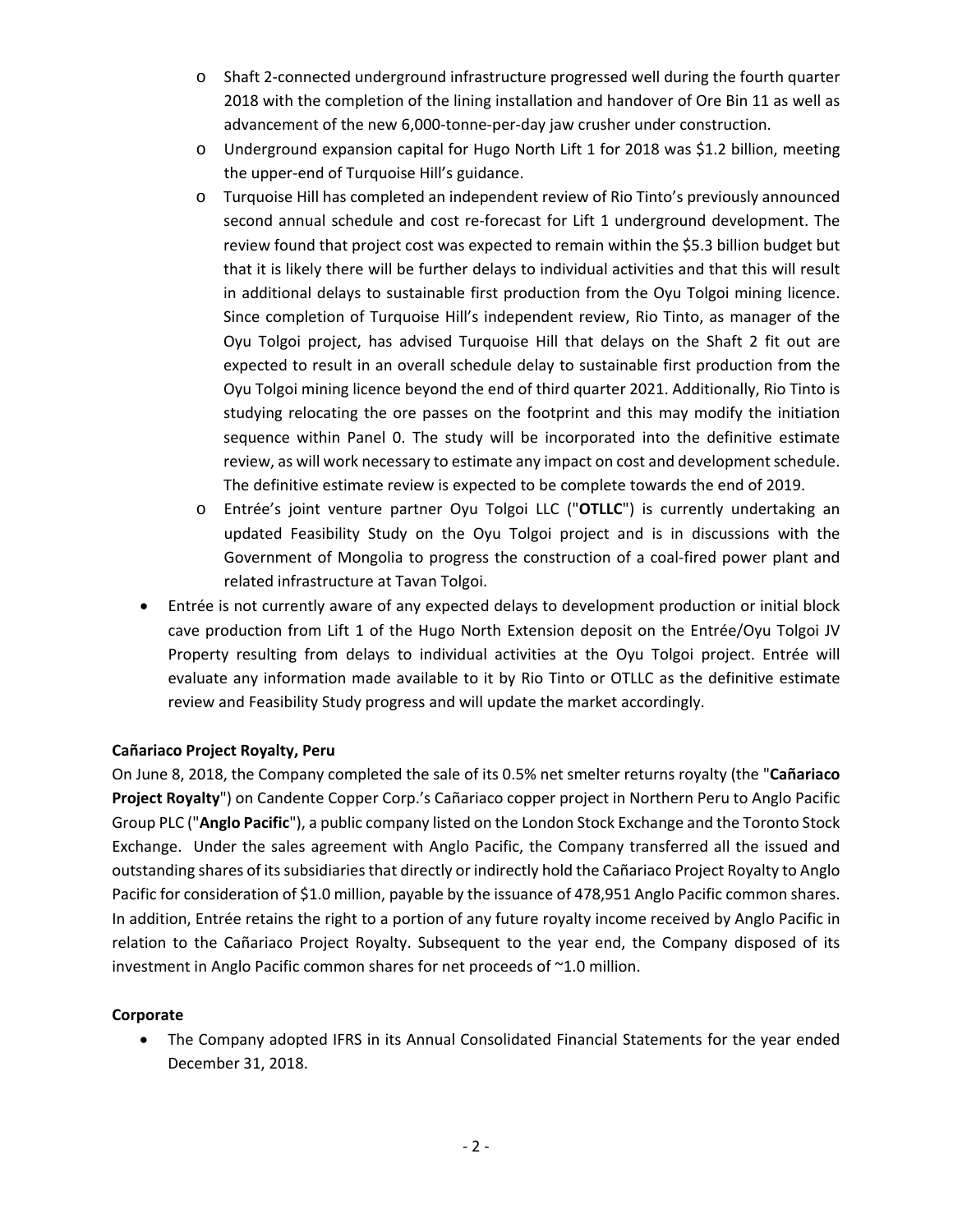- On February 5, 2018, Mark Bailey was appointed to the role of Non‐Executive Chair of the Board. Mr. Bailey succeeded The Rt. Honourable Lord Howard of Lympne, who retired from his position as a director and Non‐Executive Chair of the Board. Dr. Michael Price was also appointed to the Board of Directors to fill the vacancy created by Lord Howard's retirement.
- For the full 2018 year, the operating loss was \$1.8 million compared to an operating loss of \$2.9 million in 2017. The reduction was related to lower administrative costs in the 2018 year.
- For the full 2018 year, operating cash outflow after working capital was \$0.8 million compared to a \$3.0 million operating cash outflow in 2017. The reduction in operating cash outflow after working capital was due to one-time restructuring costs in 2017 and a lower net loss in 2018.
- On December 19, 2018, Mason Resources Corp. ("**Mason Resources**") terminated its Administrative Services Agreement with the Company following the acquisition of Mason Resources by Hudbay Minerals Inc.
- As at December 31, 2018, cash on hand was \$6.2 million and the working capital balance was \$6.8 million.

# **OUTLOOK AND STRATEGY**

The Company's primary objectives for the 2019 year include:

- Continuing constructive discussions with the Government of Mongolia.
- Working with other Oyu Tolgoi stakeholders to advance potential amendments to the joint venture agreement (the "**Entrée/Oyu Tolgoi JVA**") that currently governs the relationship between Entrée and OTLLC. The form of Entrée/Oyu Tolgoi JVA was agreed between the parties in 2004, prior to the execution of the Oyu Tolgoi Investment Agreement and commencement of underground development. The Company believes that amendments that align the interests of all stakeholders as they are now understood, would be in the best interests of the Company and its shareholders provided there is no net erosion of value to Entrée. No agreements have been finalized and there are no assurances agreements may be finalized in the future.

The Company's expected 2019 full year expenditures, which include Mongolian site management and compliance costs, is between \$1.2 million and \$1.5 million. The Company continues to focus its efforts on conserving cash and remaining prudent with its expenditures.

# **SUMMARY OF OPERATING RESULTS**

## **Operating Loss**

For the year ended December 31, 2018, the Company's operating loss was \$1.8 million compared to \$2.9 million for the year ended December 31, 2017.

Exploration costs in 2018 included expenditures of \$0.1 million for administration costs in Mongolia compared to \$0.2 million in the comparative 2017 period. Holding costs on all other properties in 2018 and 2017 were insignificant.

Overall, general and administration expenditures in 2018 were 31% lower compared to the same period in 2017 due to the reduction in corporate overhead costs in 2018.

Share‐based compensation expense in 2018 was 25% lower compared to the same period in 2017 due partly to adjustments made in 2017 relating to the plan of arrangement with Mason Resources.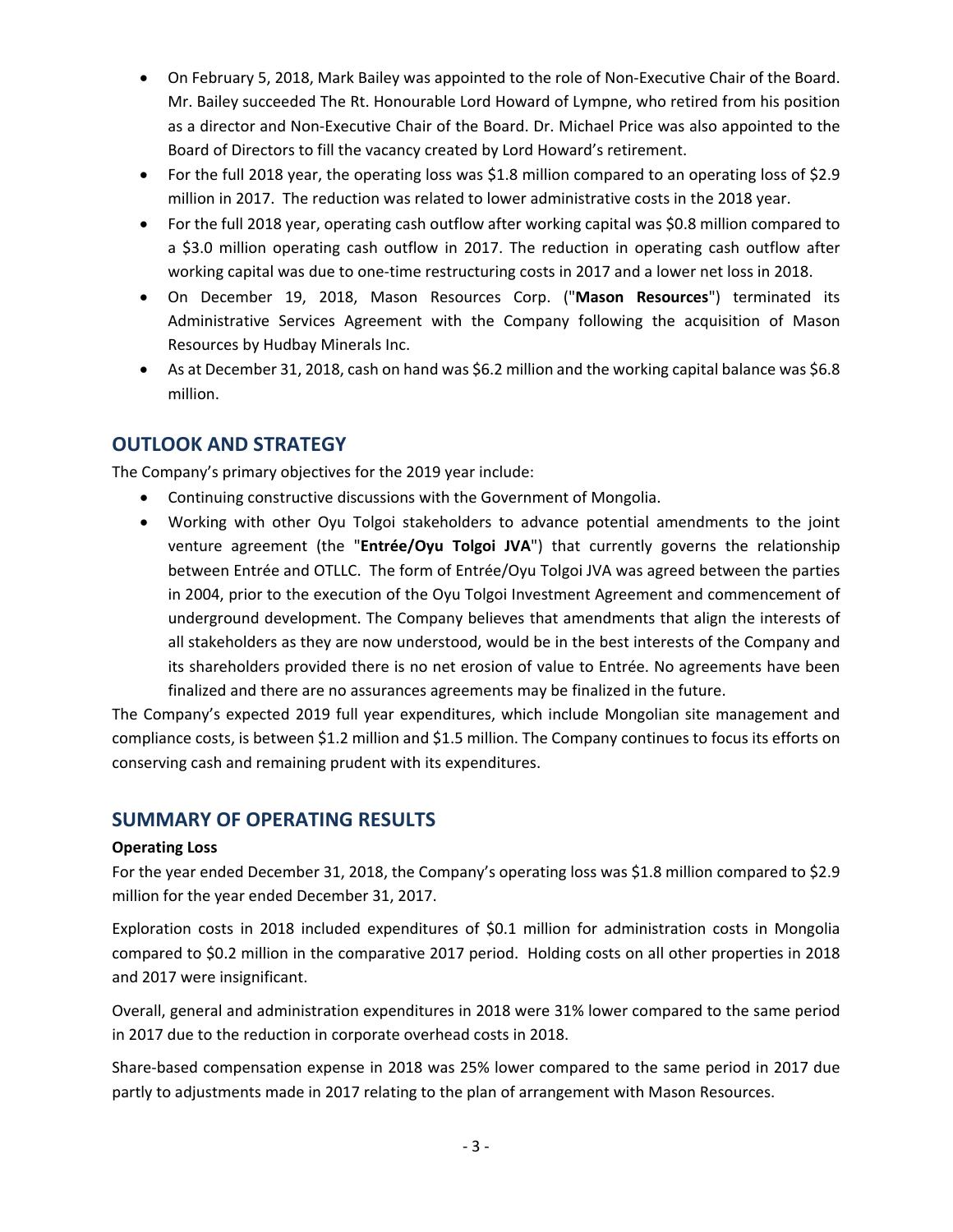#### **Non‐operating Items**

During 2018, the Company adopted IFRS, disposed of its Cañariaco Project Royalty to Anglo Pacific and commenced capitalizing direct expenditures related to the development of the Oyu Tolgoi project. As a result, there were some significant non-cash items recognized in profit and loss.

Upon the adoption of IFRS, the Company was required to recognize a non-cash loss of \$33.6 million on the spin‐out of the US‐based assets to Mason Resources in 2017, which was the main difference between 2018 and 2017 results. The Company also adopted IFRS 15, which required the Company to record non‐ cash finance costs related to the deferred revenue balance, specifically the Sandstorm Gold Ltd. stream, during the year.

In addition, the Company recognized a gain on the sale of the Cañariaco Project Royalty in 2018 and subsequent to the sale, the Company recognized an unrealized loss on held-for-trading investments which was related to the holding of Anglo Pacific common shares. As Entrée completed this transaction in 2018, there was no amount in comparative periods.

The foreign exchange loss of \$0.3 million in 2018 was primarily the result of movements between the C\$ and US\$ as the Company holds its cash in both currencies.

Interest expense (net) was primarily related to the loan payable to OTLLC pursuant to the Entrée/Oyu Tolgoi JVA and was subject to a variable interest rate.

The loss from equity investee was related to exploration costs on the Entrée/Oyu Tolgoi JV Property. Effective January 1, 2018, the Company commenced capitalizing direct expenditures related to the development of the Oyu Tolgoi project. As a result, the loss from equity investee was lower in 2018 compared to 2017 due to the change in this accounting policy.

The Company's Annual Financial Statements and Management's Discussion and Analysis ("**MD&A**"), and Annual Information Form are available on the Company's website at www.EntreeResourcesLtd.com and on SEDAR at www.sedar.com. The Company's Annual Report on Form 20‐F ("**Annual Report**") has been filed with the U.S. Securities and Exchange Commission ("**SEC**"), and is available on the Company's website at www.EntreeResoucesLtd.com and on EDGAR at www.sec.gov. Shareholders can receive a hard copy of the Company's audited Annual Financial Statements upon request.

#### **QUALIFIED PERSON**

Robert Cinits, P.Geo., consultant to Entrée and the Company's former Vice President, Corporate Development, and a Qualified Person as defined by National Instrument 43‐101 – *Standards of Disclosure for Mineral Projects*, has approved the technical information in this release.For further information on the Entrée/Oyu Tolgoi JV Property, see the Company's Technical Report, titled "Entrée/Oyu Tolgoi Joint Venture Project, Mongolia, NI 43‐101 Technical Report", with an effective date of January 15, 2018, available on SEDAR at www.sedar.com.

# **ABOUT ENTRÉE RESOURCES LTD.**

Entrée Resources Ltd. is a well‐funded Canadian mining company with a unique carried joint venture interest on a significant portion of one of the world'slargest copper‐gold projects – the Oyu Tolgoi project in Mongolia. Entrée has a 20% or 30% carried participating interest in the Entrée/Oyu Tolgoi joint venture,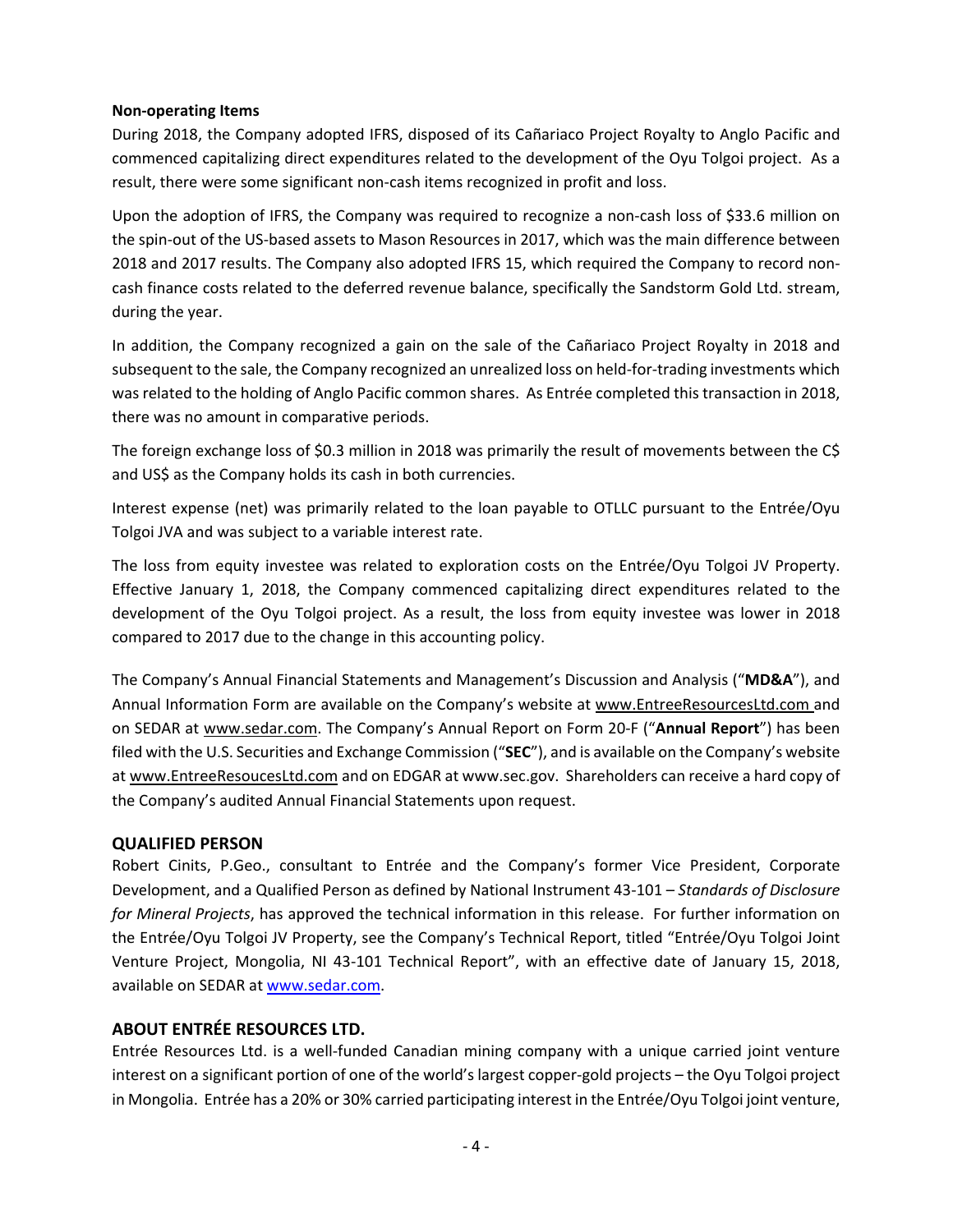depending on the depth of mineralization. Sandstorm Gold Ltd., Rio Tinto and Turquoise Hill are major shareholders of Entrée, holding approximately 16%, 9% and 8% of the shares of the Company, respectively. More information about Entrée can be found at www.EntreeResourcesLtd.com.

#### **FURTHER INFORMATION**

David Jan Investor Relations Entrée Resources Ltd. Tel: 604‐687‐4777 | Toll Free: 1‐866‐368‐7330 E‐mail: djan@EntreeResourcesLtd.com

This News Release contains forward-looking statements within the meaning of the United States Private Securities Litigation Reform Act of 1995 and forward-looking information within the meaning of applicable Canadian securities laws with respect to corporate strategies and plans; uses of funds and projected expenditures; construction and continued development of the Oyu Tolgoi underground mine; the expected timing of first development production from Lift 1 of the Entrée/Oyu Tolgoi JV Property; potential production delays and the impact of such delays; discussions with the Government of Mongolia, Rio Tinto, OTLLC and Turquoise Hill on a range of issues including Entrée's interest in the Entrée/Oyu Tolgoi JV Property, the Shivee Tolgoi and Javhlant mining licences and certain material agreements; timing and status of a Tavan Tolgoi-based power *project; anticipated business activities; and future financial performance.*

In certain cases, forward-looking statements and information can be identified by words such as "plans", "expects" or "does not expect", "is expected", "budgeted", "scheduled", "estimates", "forecasts", "intends", "anticipates", or "does not anticipate" or "believes" or variations of such words and phrases or statements that certain actions, events or results "may", "could", "would", "might", "will be taken", "occur" or "be achieved". While the Company has based these forward-looking statements on its expectations about future events as at the date that such statements were prepared, the statements are not a guarantee of Entrée's future performance and are based on numerous assumptions regarding present and future business strategies, local and global economic conditions and the environment in which Entrée will operate in the future, including the price of copper, gold and silver, projected grades, anticipated capital and operating costs, anticipated future production and cash flows and the status of Entrée's relationship and interaction with the Government of Mongolia, OTLLC, Rio Tinto and Turquoise Hill. With respect to the construction and continued development of the Oyu Tolgoi underground mine, important risks, uncertainties and factors which could cause actual results to differ materially from future results expressed or implied by such forward-looking statements and information include, amongst others, the timing and cost of the construction and expansion of mining and processing facilities; the timing and availability of a long term domestic power source for Oyu Tolgoi (or the availability of financing for OTLLC to construct such a source); the ability of OTLLC to secure and draw down on the supplemental debt under the Oyu Tolgoi project finance facility and the availability of additional financing on terms reasonably acceptable to OTLLC, Turquoise Hill and Rio Tinto to further develop Oyu Tolgoi; delays, and the costs which would result from delays, in the development of the underground mine; projected copper, gold and silver prices and their market demand; and production estimates and the anticipated yearly *production of copper, gold and silver at Oyu Tolgoi.* 

The 2018 PEA is based on a conceptual mine plan that includes Inferred resources. Numerous assumptions were made in the preparation of the 2018 PEA, including with respect to mineability, capital and operating costs, production schedules, the timing of construction and expansion of mining and processing facilities, and recoveries, that may change materially once production commences at Hugo North Extension Lift 1 and additional development and capital decisions are required. Any changes to the assumptions underlying the 2018 PEA could cause actual results to be materially different from any future results, performance or achievements expressed or implied by forward-looking statements and information *relating to the 2018 PEA.* 

Other risks, uncertainties and factors which could cause actual results, performance or achievements of Entrée to differ materially from future results, performance or achievements expressed or implied by forward-looking statements and information include, amonast others, unanticipated costs, expenses or liabilities; discrepancies between actual and estimated production, mineral reserves and resources and metallurgical recoveries; development plans for processing resources; matters relating to proposed exploration or expansion; mining operational and development risks, including geotechnical risks and ground conditions; regulatory restrictions (including environmental regulatory restrictions and liability); risks related to international operations, including legal and political risk in Mongolia; risks associated with changes in the attitudes of governments to foreign investment; risks associated with the conduct of joint ventures; inability to upgrade Inferred mineral resources to Indicated or Measured mineral resources; inability to convert mineral resources to mineral reserves; conclusions of economic evaluations; fluctuations in commodity prices and demand; changing foreign exchange rates; the speculative nature of mineral exploration; the global economic climate; dilution; share price volatility; activities, actions or assessments by Rio Tinto, Turquoise Hill or OTLLC and by government authorities including the Government of Mongolia; the availability of funding on reasonable terms; the impact of changes in interpretation to or changes in enforcement of laws, regulations and government practices, including laws, regulations and government practices with respect to mining, foreign investment, royalties and taxation; the terms and timing of obtaining necessary environmental and other government approvals, consents and permits; the availability and cost of necessary items such as water, skilled labour, transportation and appropriate smelting and refining arrangements; unanticipated reclamation expenses; geotechnical or hydrogeological considerations during mining being different from what was assumed; changes to assumptions as to the availability of electrical power, and the power rates used in operating cost estimates and financial analyses; changes to assumptions as to salvage values; ability to maintain the social licence to operate; accidents, labour disputes and other risks of the mining industry; environmental risks; global climate change; title disputes; limitations on insurance coverage; competition; loss of key employees; cyber security incidents; misjudgements in the course of preparing forward-looking statements; as well as those factors discussed in the Company's most recently filed MD&A and in the Company's Annual Information Form for the financial year ended December 31, 2018, dated March 29, 2019 filed with the Canadian Securities Administrators and available at www.sedar.com. Although the Company has